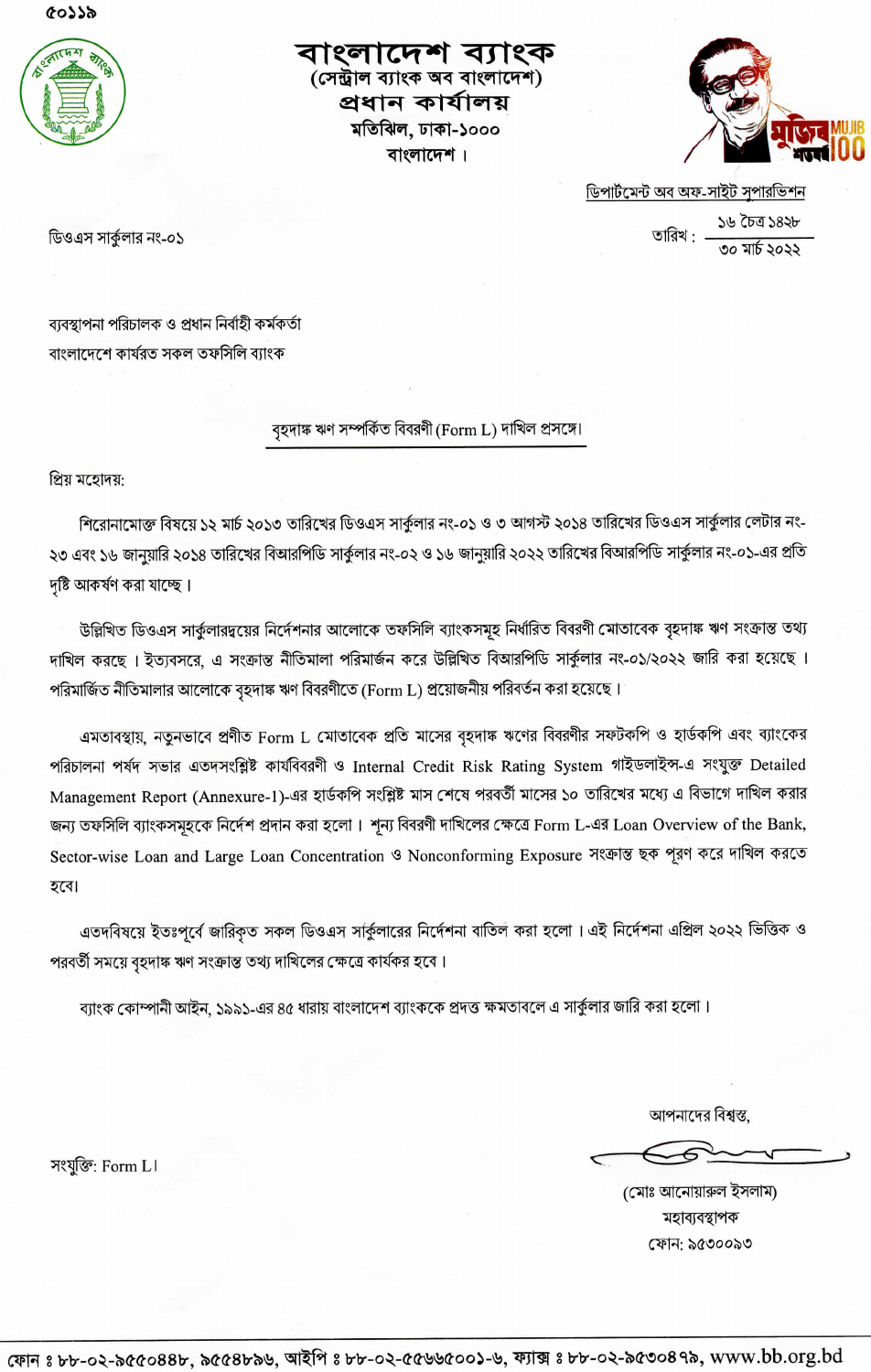## **Template for Loan Overview of the Bank**

**Bank Name:**

| <b>Reporting Month:</b><br><b>Reporting Year:</b> |                                                                                                                     |                                                                                                        |                              |                                    |                        |  |  |  |  |
|---------------------------------------------------|---------------------------------------------------------------------------------------------------------------------|--------------------------------------------------------------------------------------------------------|------------------------------|------------------------------------|------------------------|--|--|--|--|
| Serial No.                                        |                                                                                                                     | <b>Related Information:</b>                                                                            |                              |                                    | (Amount in Taka crore) |  |  |  |  |
| $\mathbf{1}$                                      | Reference No                                                                                                        |                                                                                                        |                              |                                    |                        |  |  |  |  |
| $\overline{2}$                                    | <b>Reporting Date</b>                                                                                               |                                                                                                        |                              |                                    |                        |  |  |  |  |
| 3                                                 | <b>Reporting Month</b>                                                                                              |                                                                                                        |                              |                                    |                        |  |  |  |  |
| 4                                                 | <b>Bank Code</b>                                                                                                    |                                                                                                        |                              |                                    |                        |  |  |  |  |
| 5                                                 |                                                                                                                     | Total Capital of the Bank as accepted by Bangladesh Bank (Solo basis: immediate last quarter)          |                              |                                    |                        |  |  |  |  |
| 6                                                 |                                                                                                                     | Total Non-Funded Facility Converted into Funded Facility during the Reporting Month                    |                              |                                    |                        |  |  |  |  |
| $\overline{7}$                                    |                                                                                                                     | Total Outstanding Amount of Funded Exposure                                                            |                              |                                    |                        |  |  |  |  |
| 8                                                 |                                                                                                                     | Total Outstanding Amount of Non-Funded Exposure (Power Sector)                                         |                              |                                    |                        |  |  |  |  |
| 9                                                 |                                                                                                                     | Total Outstanding Amount of Non-Funded Exposure (Except Power Sector)                                  |                              |                                    |                        |  |  |  |  |
| 10                                                |                                                                                                                     | Total Outstanding Amount of Non-Funded Exposure (Conversion factor 25% for Sl. No.8 & 50% for Sl.No.9) |                              |                                    |                        |  |  |  |  |
| 11                                                | Total Loans & Advances (Sum of Sl.No-7 & 10)                                                                        |                                                                                                        |                              |                                    |                        |  |  |  |  |
| 12                                                |                                                                                                                     | Total Outstanding Amount of Funded Large Loan Exposure                                                 |                              |                                    |                        |  |  |  |  |
| 13                                                | Total Outstanding Amount of Non-Funded Large Loan Exposure (Power Sector)                                           |                                                                                                        |                              |                                    |                        |  |  |  |  |
| 14                                                | Total Outstanding Amount of Non-Funded Large Loan Exposure(Except Power Sector)                                     |                                                                                                        |                              |                                    |                        |  |  |  |  |
| 15                                                | Total Outstanding Amount of Non-Funded Large Loan Exposure (Conversion factor 25% for Sl. No.13 & 50% for Sl.No.14) |                                                                                                        |                              |                                    |                        |  |  |  |  |
| 16                                                | Total Large Loan Exposure (Sum of Sl.No-12 & 15)                                                                    |                                                                                                        |                              |                                    |                        |  |  |  |  |
| 17                                                | Total Large Loan Exposure to Total Loans/Investment & Advances Ratio (%)                                            |                                                                                                        |                              |                                    |                        |  |  |  |  |
| 18                                                | Total Classified Loans & Advances of the Bank                                                                       |                                                                                                        |                              |                                    |                        |  |  |  |  |
| 19                                                | Total Classified Large Loans & Advances of the Bank                                                                 |                                                                                                        |                              |                                    |                        |  |  |  |  |
| 20                                                | Percentage of Bank's Classified Loan                                                                                |                                                                                                        |                              |                                    |                        |  |  |  |  |
| 21                                                |                                                                                                                     | Large Loan ceiling of the Bank based on percentage of Bank's Classified Loan                           |                              |                                    |                        |  |  |  |  |
| 22                                                | Large Loan Exposure as percentage of Bank's Capital                                                                 |                                                                                                        |                              |                                    |                        |  |  |  |  |
| 23                                                | Large Loan ceiling as per Bank's Capital                                                                            |                                                                                                        |                              |                                    |                        |  |  |  |  |
| 24                                                | Division Wise Loan Exposure:                                                                                        |                                                                                                        |                              |                                    |                        |  |  |  |  |
| Name of Division                                  | <b>Total Loans &amp; Advances</b>                                                                                   | Total Large Loans & Advances                                                                           | <b>Total Classified Loan</b> | <b>Total Classified Large Loan</b> |                        |  |  |  |  |
| <b>Dhaka</b>                                      |                                                                                                                     |                                                                                                        |                              |                                    |                        |  |  |  |  |
| Chattogram                                        |                                                                                                                     |                                                                                                        |                              |                                    |                        |  |  |  |  |
| Khulna                                            |                                                                                                                     |                                                                                                        |                              |                                    |                        |  |  |  |  |
| <b>Barishal</b>                                   |                                                                                                                     |                                                                                                        |                              |                                    |                        |  |  |  |  |
| Sylhet                                            |                                                                                                                     |                                                                                                        |                              |                                    |                        |  |  |  |  |
| Rajshahi                                          |                                                                                                                     |                                                                                                        |                              |                                    |                        |  |  |  |  |
| Rangpur                                           |                                                                                                                     |                                                                                                        |                              |                                    |                        |  |  |  |  |
| Mymensingh                                        |                                                                                                                     |                                                                                                        |                              |                                    |                        |  |  |  |  |
| Total                                             |                                                                                                                     |                                                                                                        |                              |                                    |                        |  |  |  |  |

Signature Signature<br>
Name & Capacity of the Officer State State State State State State State State State State State State State

Name & Capacity of the Officer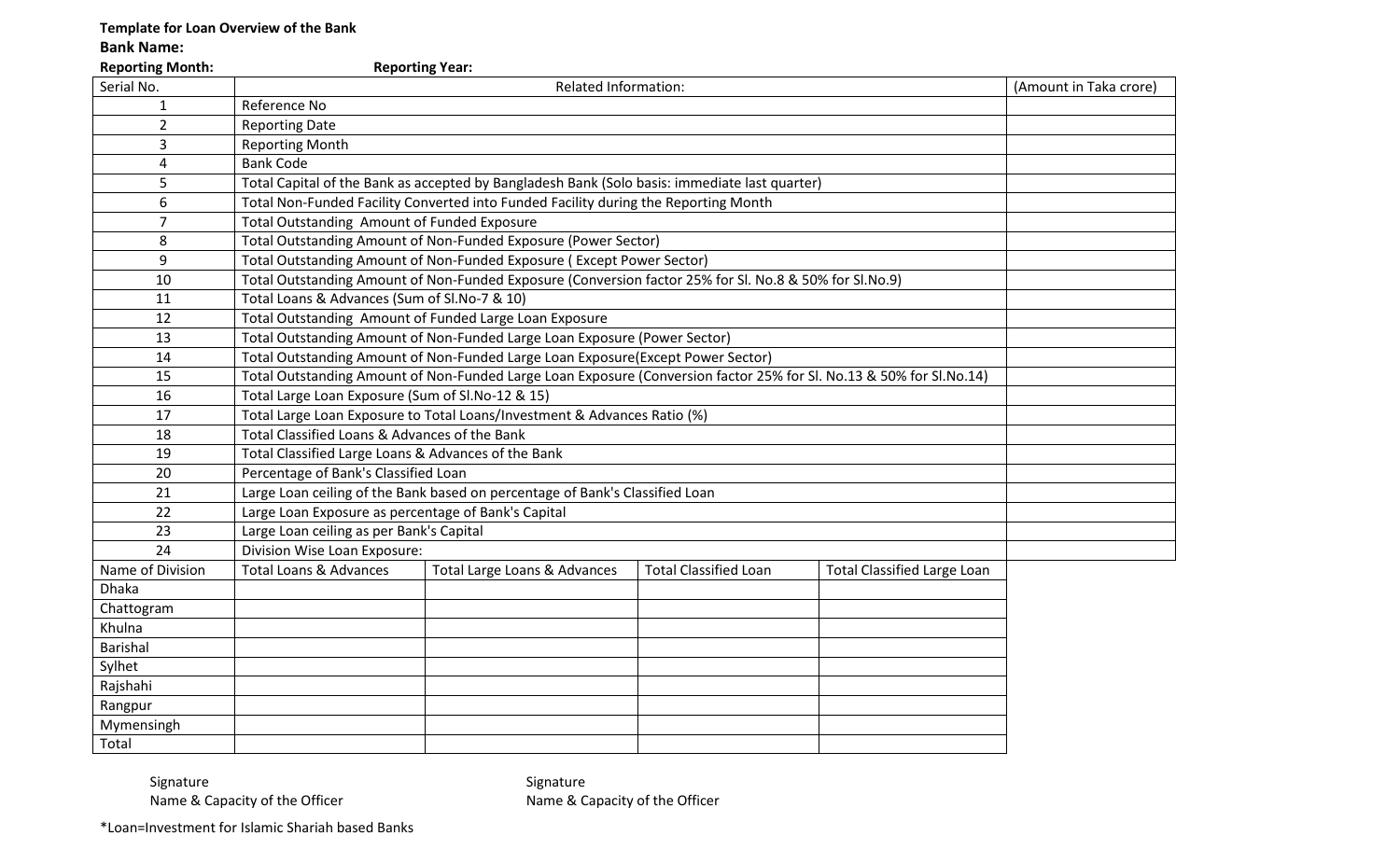# **Template for Sectorwise Loan & Large Loan Concentration**

|                       |                      |                  |                       |                   |                                                              |                                    |                                                  |                                           | (Amount in Crore)                                      |
|-----------------------|----------------------|------------------|-----------------------|-------------------|--------------------------------------------------------------|------------------------------------|--------------------------------------------------|-------------------------------------------|--------------------------------------------------------|
| Code No               | <b>Software Code</b> | ${\bf SL}$<br>No | <b>Sectors</b>        |                   | <b>Sub-sectors / Industries</b>                              | <b>Total Outstanding</b><br>amount | <b>Total</b><br>Outstanding<br><b>Large Loan</b> | <b>Total</b><br><b>Classified</b><br>Loan | <b>Total</b><br><b>Classified</b><br><b>Large Loan</b> |
| $\omega$              | 0601                 | $\mathbf{1}$     | Agriculture           |                   |                                                              |                                    |                                                  |                                           |                                                        |
| 919058                | 60101                |                  |                       | $\mathbf{i}$      | Crops                                                        |                                    |                                                  |                                           |                                                        |
| 919059                | 060102               |                  |                       | $\overline{ii}$ ) | Forestry                                                     |                                    |                                                  |                                           |                                                        |
| 919060                | 060103               |                  |                       | iii)              | Livestock                                                    |                                    |                                                  |                                           |                                                        |
| 919061                | 060104               |                  |                       | iv)               | Fisheries                                                    |                                    |                                                  |                                           |                                                        |
| 919062                | 060105               |                  |                       | V)                | Others                                                       |                                    |                                                  |                                           |                                                        |
|                       | 0602                 | 2                | Mining &<br>Quarrying |                   |                                                              |                                    |                                                  |                                           |                                                        |
| 919063                | 060201               |                  |                       | a)                | Lime stone                                                   |                                    |                                                  |                                           |                                                        |
| 919064                | 060202               |                  |                       | $\overline{b}$    | White Clay                                                   |                                    |                                                  |                                           |                                                        |
| $\tilde{\phantom{a}}$ | 0603                 | 3                | Industry              |                   |                                                              |                                    |                                                  |                                           |                                                        |
| $\blacksquare$        | 060301               |                  |                       | $\mathbf{i}$      | Large Scale                                                  |                                    |                                                  |                                           |                                                        |
| 919065                | 06030101             |                  |                       |                   | a) Food<br>Manufacturing                                     |                                    |                                                  |                                           |                                                        |
| 919066                | 06030102             |                  |                       |                   | b) Beverage                                                  |                                    |                                                  |                                           |                                                        |
| 919067                | 06030103             |                  |                       |                   | c) Tobacco                                                   |                                    |                                                  |                                           |                                                        |
| $\blacksquare$        | 06030104             |                  |                       |                   | d) RMG $&$<br>Textile                                        |                                    |                                                  |                                           |                                                        |
| 919068                | 0603010401           |                  |                       |                   | i) RMG                                                       |                                    |                                                  |                                           |                                                        |
| 919069                | 0603010402           |                  |                       |                   | ii) Textile                                                  |                                    |                                                  |                                           |                                                        |
| 919070                | 06030105             |                  |                       |                   | e) Footwear, other<br>wearing apparel &<br>made up Textiles; |                                    |                                                  |                                           |                                                        |
| 919071                | 06030106             |                  |                       |                   | f) Wood cork &<br>allied products                            |                                    |                                                  |                                           |                                                        |
| 919072                | 06030107             |                  |                       |                   | g) Furniture $\&$<br>Fixture                                 |                                    |                                                  |                                           |                                                        |
| 919073                | 06030108             |                  |                       |                   | h) Paper & paper<br>products                                 |                                    |                                                  |                                           |                                                        |
| 919074                | 06030109             |                  |                       |                   | i) Printing,<br>publishing &<br>allied industries            |                                    |                                                  |                                           |                                                        |
| 919075                | 06030110             |                  |                       |                   | j) Leather $&$<br>leather products                           |                                    |                                                  |                                           |                                                        |
| 919076                | 06030111             |                  |                       |                   | k) Rubber<br>products                                        |                                    |                                                  |                                           |                                                        |
| 919077                | 06030112             |                  |                       |                   | 1) Chemical &<br>chemical products                           |                                    |                                                  |                                           |                                                        |
| 919078                | 06030113             |                  |                       |                   | m) Petroleum &<br>coal products                              |                                    |                                                  |                                           |                                                        |
| 919079                | 06030114             |                  |                       |                   | n) Non-metallic<br>mineral products                          |                                    |                                                  |                                           |                                                        |
| 919080                | 06030115             |                  |                       |                   | o) Basic metal<br>products                                   |                                    |                                                  |                                           |                                                        |
| 919081                | 06030116             |                  |                       |                   | p) Metal products<br>except machinery                        |                                    |                                                  |                                           |                                                        |
| 919082                | 06030117             |                  |                       |                   | q) Machinery<br>except electrical                            |                                    |                                                  |                                           |                                                        |
| 919083                | 06030118             |                  |                       |                   | r) Electrical<br>machinery $\&$<br>apparatus                 |                                    |                                                  |                                           |                                                        |
| 919084                | 06030119             |                  |                       |                   | s) Transport<br>equipment                                    |                                    |                                                  |                                           |                                                        |
| 919085                | 06030120             |                  |                       |                   | t) Other<br>manufacturing<br>industries                      |                                    |                                                  |                                           |                                                        |
| 919086                | 06030121             |                  |                       |                   | u) Ship building                                             |                                    |                                                  |                                           |                                                        |
| 919087                | 06030122             |                  |                       |                   | v) ship breaking                                             |                                    |                                                  |                                           |                                                        |
| 919088                | 06030123             |                  |                       |                   | w)<br>Pharmaceutical                                         |                                    |                                                  |                                           |                                                        |
|                       | 06030124             |                  |                       |                   | x) Cement                                                    |                                    |                                                  |                                           |                                                        |
|                       |                      |                  |                       |                   |                                                              |                                    |                                                  |                                           |                                                        |
| 919089                | 060302               |                  |                       | $\mathbf{ii}$     | Small Scale                                                  |                                    |                                                  |                                           |                                                        |
| 919090                | 0604                 | $\overline{4}$   | Constructions         |                   |                                                              |                                    |                                                  |                                           |                                                        |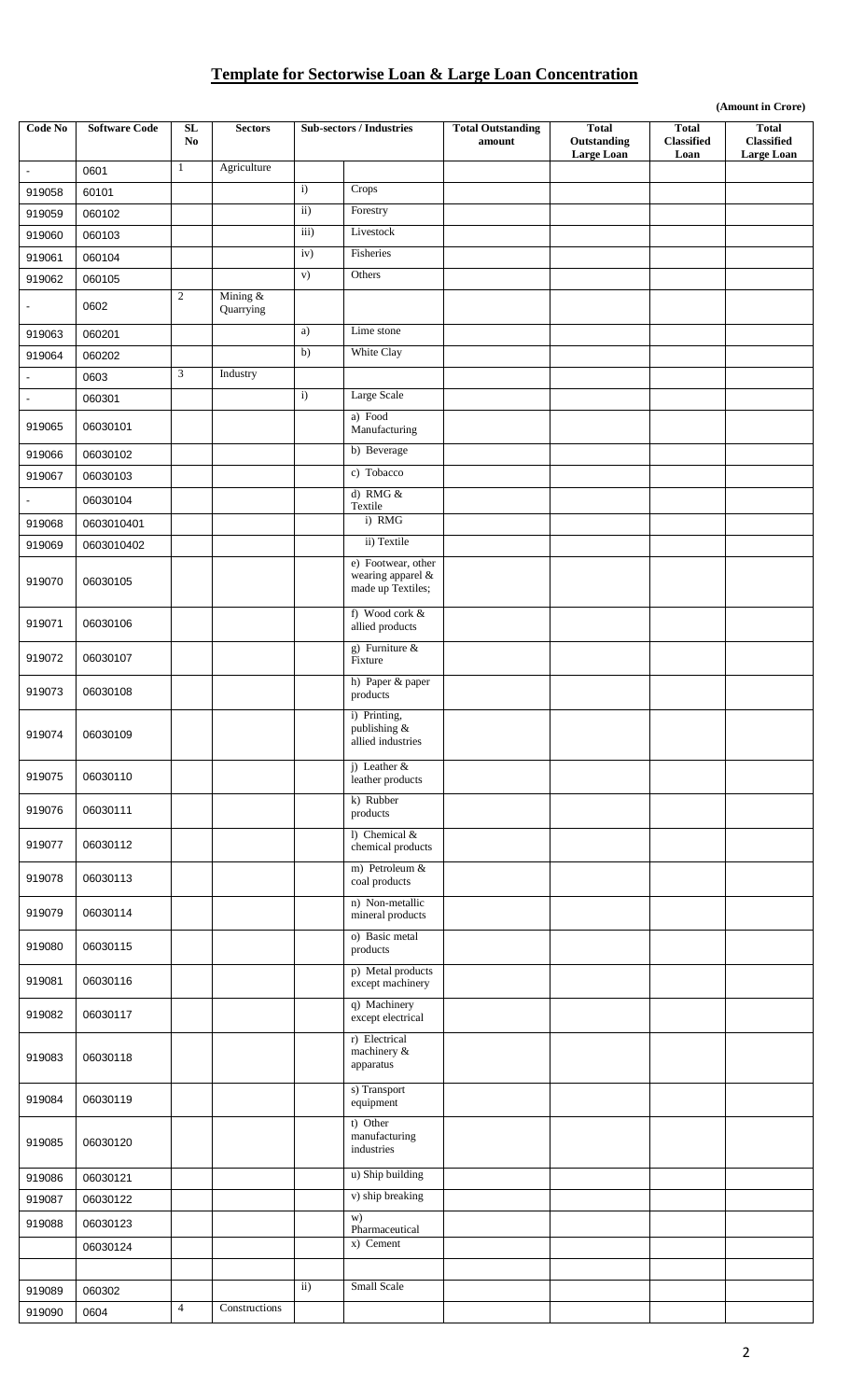| Large Loan<br><b>Large Loan</b><br>Loan<br>Power, Gas,<br>5<br>Water &<br>0605<br>Sanitary<br>Services<br>$\mathbf{i}$<br>060501<br>919091<br>Power Generation<br>$\overline{ii}$ )<br>919092<br>060502<br>Gas<br>$\overline{iii}$<br>Water & Sanitary<br>919093<br>060503<br>Services<br>6<br>Transport,<br>Storage &<br>Communicatio<br>0606<br>$\blacksquare$<br>$\mathbf n$<br>$\overline{i}$<br>060601<br>919094<br><b>Land Transport</b><br>ii)<br>919095<br>060602<br>Air Transport<br>iii)<br>919096<br>060603<br>Water Transport<br>iv)<br>919097<br>060604<br>Communication<br>$\mathbf{v})$<br>919098<br>060605<br>$\operatorname*{Storage}% \left( \mathcal{M}\right) \equiv\operatorname*{Storage}\left( \mathcal{M}\right)$<br>$\overline{7}$<br>Trade<br>919099<br>0607<br>Services<br>8<br>Housing<br>0608<br>Services<br>$\overline{i}$<br>060801<br>Urban<br>$\blacksquare$<br>919100<br>06080101<br>a) Commercial<br>919101<br>06080102<br>b) Residential<br>$\mathbf{ii}$<br>060802<br>919102<br>Rural<br>9<br>Public Admn.<br>0609<br>Defence<br>$\overline{i}$<br>Central<br>919103<br>060901<br>Government<br>ii)<br>919104<br>060902<br>Local Government<br>10<br>Banking &<br>0610<br>$\blacksquare$<br>Insurance<br>i)<br>$\omega$<br>061001<br>Banking:<br>06100101<br>a) Public<br>919105<br>06100102<br>919106<br>b) Private<br>ii)<br>061002<br>Insurance<br>919107<br>06100201<br>a) Public<br>919108<br>06100202<br>b) Private<br>$\mathbf{ii}$<br>061003<br><b>NBFI</b><br>$\blacksquare$<br>a) Public<br>06100301<br>06100302<br>b) Private<br>Professional<br>11<br>0611<br>& Misc.<br>services<br>$\mathbf{i}$<br>Educational<br>061101<br>919109<br>Services<br>$\overline{ii}$<br>919110<br>061102<br><b>Medical Services</b><br>$\overline{iii}$<br>919111<br>061103<br><b>Legal Services</b><br>Recreation<br>iv)<br>919112<br>061104<br>Services<br>$\mathbf{v})$<br>919113<br>061105<br>Personal Services<br>Hotel &<br>$\mathbf{vi})$<br>919114<br>061106<br>Restaurant<br>Services<br>vii)<br>919115<br>Religious Services<br>061107<br>viii)<br>919116<br>061108<br>Domestic Services<br>ix)<br>919117<br>061109<br>Others<br>X)<br>919118<br>061110<br>Car loans<br>xi)<br>919119<br>Credit Cards<br>061111<br>xii)<br>061112 | Code No | <b>Software Code</b> | SL | <b>Sectors</b> | <b>Sub-sectors /Industries</b> | <b>Total Outstanding</b> | <b>Total</b> | <b>Total</b>      | <b>Total</b>      |
|-----------------------------------------------------------------------------------------------------------------------------------------------------------------------------------------------------------------------------------------------------------------------------------------------------------------------------------------------------------------------------------------------------------------------------------------------------------------------------------------------------------------------------------------------------------------------------------------------------------------------------------------------------------------------------------------------------------------------------------------------------------------------------------------------------------------------------------------------------------------------------------------------------------------------------------------------------------------------------------------------------------------------------------------------------------------------------------------------------------------------------------------------------------------------------------------------------------------------------------------------------------------------------------------------------------------------------------------------------------------------------------------------------------------------------------------------------------------------------------------------------------------------------------------------------------------------------------------------------------------------------------------------------------------------------------------------------------------------------------------------------------------------------------------------------------------------------------------------------------------------------------------------------------------------------------------------------------------------------------------------------------------------------------------------------------------------------------------------------------------------------------------------------------------------------------------------------------------------------------------------------------------------------|---------|----------------------|----|----------------|--------------------------------|--------------------------|--------------|-------------------|-------------------|
|                                                                                                                                                                                                                                                                                                                                                                                                                                                                                                                                                                                                                                                                                                                                                                                                                                                                                                                                                                                                                                                                                                                                                                                                                                                                                                                                                                                                                                                                                                                                                                                                                                                                                                                                                                                                                                                                                                                                                                                                                                                                                                                                                                                                                                                                             |         |                      | No |                |                                | amount                   | Outstanding  | <b>Classified</b> | <b>Classified</b> |
|                                                                                                                                                                                                                                                                                                                                                                                                                                                                                                                                                                                                                                                                                                                                                                                                                                                                                                                                                                                                                                                                                                                                                                                                                                                                                                                                                                                                                                                                                                                                                                                                                                                                                                                                                                                                                                                                                                                                                                                                                                                                                                                                                                                                                                                                             |         |                      |    |                |                                |                          |              |                   |                   |
|                                                                                                                                                                                                                                                                                                                                                                                                                                                                                                                                                                                                                                                                                                                                                                                                                                                                                                                                                                                                                                                                                                                                                                                                                                                                                                                                                                                                                                                                                                                                                                                                                                                                                                                                                                                                                                                                                                                                                                                                                                                                                                                                                                                                                                                                             |         |                      |    |                |                                |                          |              |                   |                   |
|                                                                                                                                                                                                                                                                                                                                                                                                                                                                                                                                                                                                                                                                                                                                                                                                                                                                                                                                                                                                                                                                                                                                                                                                                                                                                                                                                                                                                                                                                                                                                                                                                                                                                                                                                                                                                                                                                                                                                                                                                                                                                                                                                                                                                                                                             |         |                      |    |                |                                |                          |              |                   |                   |
|                                                                                                                                                                                                                                                                                                                                                                                                                                                                                                                                                                                                                                                                                                                                                                                                                                                                                                                                                                                                                                                                                                                                                                                                                                                                                                                                                                                                                                                                                                                                                                                                                                                                                                                                                                                                                                                                                                                                                                                                                                                                                                                                                                                                                                                                             |         |                      |    |                |                                |                          |              |                   |                   |
|                                                                                                                                                                                                                                                                                                                                                                                                                                                                                                                                                                                                                                                                                                                                                                                                                                                                                                                                                                                                                                                                                                                                                                                                                                                                                                                                                                                                                                                                                                                                                                                                                                                                                                                                                                                                                                                                                                                                                                                                                                                                                                                                                                                                                                                                             |         |                      |    |                |                                |                          |              |                   |                   |
|                                                                                                                                                                                                                                                                                                                                                                                                                                                                                                                                                                                                                                                                                                                                                                                                                                                                                                                                                                                                                                                                                                                                                                                                                                                                                                                                                                                                                                                                                                                                                                                                                                                                                                                                                                                                                                                                                                                                                                                                                                                                                                                                                                                                                                                                             |         |                      |    |                |                                |                          |              |                   |                   |
|                                                                                                                                                                                                                                                                                                                                                                                                                                                                                                                                                                                                                                                                                                                                                                                                                                                                                                                                                                                                                                                                                                                                                                                                                                                                                                                                                                                                                                                                                                                                                                                                                                                                                                                                                                                                                                                                                                                                                                                                                                                                                                                                                                                                                                                                             |         |                      |    |                |                                |                          |              |                   |                   |
|                                                                                                                                                                                                                                                                                                                                                                                                                                                                                                                                                                                                                                                                                                                                                                                                                                                                                                                                                                                                                                                                                                                                                                                                                                                                                                                                                                                                                                                                                                                                                                                                                                                                                                                                                                                                                                                                                                                                                                                                                                                                                                                                                                                                                                                                             |         |                      |    |                |                                |                          |              |                   |                   |
|                                                                                                                                                                                                                                                                                                                                                                                                                                                                                                                                                                                                                                                                                                                                                                                                                                                                                                                                                                                                                                                                                                                                                                                                                                                                                                                                                                                                                                                                                                                                                                                                                                                                                                                                                                                                                                                                                                                                                                                                                                                                                                                                                                                                                                                                             |         |                      |    |                |                                |                          |              |                   |                   |
|                                                                                                                                                                                                                                                                                                                                                                                                                                                                                                                                                                                                                                                                                                                                                                                                                                                                                                                                                                                                                                                                                                                                                                                                                                                                                                                                                                                                                                                                                                                                                                                                                                                                                                                                                                                                                                                                                                                                                                                                                                                                                                                                                                                                                                                                             |         |                      |    |                |                                |                          |              |                   |                   |
|                                                                                                                                                                                                                                                                                                                                                                                                                                                                                                                                                                                                                                                                                                                                                                                                                                                                                                                                                                                                                                                                                                                                                                                                                                                                                                                                                                                                                                                                                                                                                                                                                                                                                                                                                                                                                                                                                                                                                                                                                                                                                                                                                                                                                                                                             |         |                      |    |                |                                |                          |              |                   |                   |
|                                                                                                                                                                                                                                                                                                                                                                                                                                                                                                                                                                                                                                                                                                                                                                                                                                                                                                                                                                                                                                                                                                                                                                                                                                                                                                                                                                                                                                                                                                                                                                                                                                                                                                                                                                                                                                                                                                                                                                                                                                                                                                                                                                                                                                                                             |         |                      |    |                |                                |                          |              |                   |                   |
|                                                                                                                                                                                                                                                                                                                                                                                                                                                                                                                                                                                                                                                                                                                                                                                                                                                                                                                                                                                                                                                                                                                                                                                                                                                                                                                                                                                                                                                                                                                                                                                                                                                                                                                                                                                                                                                                                                                                                                                                                                                                                                                                                                                                                                                                             |         |                      |    |                |                                |                          |              |                   |                   |
|                                                                                                                                                                                                                                                                                                                                                                                                                                                                                                                                                                                                                                                                                                                                                                                                                                                                                                                                                                                                                                                                                                                                                                                                                                                                                                                                                                                                                                                                                                                                                                                                                                                                                                                                                                                                                                                                                                                                                                                                                                                                                                                                                                                                                                                                             |         |                      |    |                |                                |                          |              |                   |                   |
|                                                                                                                                                                                                                                                                                                                                                                                                                                                                                                                                                                                                                                                                                                                                                                                                                                                                                                                                                                                                                                                                                                                                                                                                                                                                                                                                                                                                                                                                                                                                                                                                                                                                                                                                                                                                                                                                                                                                                                                                                                                                                                                                                                                                                                                                             |         |                      |    |                |                                |                          |              |                   |                   |
|                                                                                                                                                                                                                                                                                                                                                                                                                                                                                                                                                                                                                                                                                                                                                                                                                                                                                                                                                                                                                                                                                                                                                                                                                                                                                                                                                                                                                                                                                                                                                                                                                                                                                                                                                                                                                                                                                                                                                                                                                                                                                                                                                                                                                                                                             |         |                      |    |                |                                |                          |              |                   |                   |
|                                                                                                                                                                                                                                                                                                                                                                                                                                                                                                                                                                                                                                                                                                                                                                                                                                                                                                                                                                                                                                                                                                                                                                                                                                                                                                                                                                                                                                                                                                                                                                                                                                                                                                                                                                                                                                                                                                                                                                                                                                                                                                                                                                                                                                                                             |         |                      |    |                |                                |                          |              |                   |                   |
|                                                                                                                                                                                                                                                                                                                                                                                                                                                                                                                                                                                                                                                                                                                                                                                                                                                                                                                                                                                                                                                                                                                                                                                                                                                                                                                                                                                                                                                                                                                                                                                                                                                                                                                                                                                                                                                                                                                                                                                                                                                                                                                                                                                                                                                                             |         |                      |    |                |                                |                          |              |                   |                   |
|                                                                                                                                                                                                                                                                                                                                                                                                                                                                                                                                                                                                                                                                                                                                                                                                                                                                                                                                                                                                                                                                                                                                                                                                                                                                                                                                                                                                                                                                                                                                                                                                                                                                                                                                                                                                                                                                                                                                                                                                                                                                                                                                                                                                                                                                             |         |                      |    |                |                                |                          |              |                   |                   |
|                                                                                                                                                                                                                                                                                                                                                                                                                                                                                                                                                                                                                                                                                                                                                                                                                                                                                                                                                                                                                                                                                                                                                                                                                                                                                                                                                                                                                                                                                                                                                                                                                                                                                                                                                                                                                                                                                                                                                                                                                                                                                                                                                                                                                                                                             |         |                      |    |                |                                |                          |              |                   |                   |
|                                                                                                                                                                                                                                                                                                                                                                                                                                                                                                                                                                                                                                                                                                                                                                                                                                                                                                                                                                                                                                                                                                                                                                                                                                                                                                                                                                                                                                                                                                                                                                                                                                                                                                                                                                                                                                                                                                                                                                                                                                                                                                                                                                                                                                                                             |         |                      |    |                |                                |                          |              |                   |                   |
|                                                                                                                                                                                                                                                                                                                                                                                                                                                                                                                                                                                                                                                                                                                                                                                                                                                                                                                                                                                                                                                                                                                                                                                                                                                                                                                                                                                                                                                                                                                                                                                                                                                                                                                                                                                                                                                                                                                                                                                                                                                                                                                                                                                                                                                                             |         |                      |    |                |                                |                          |              |                   |                   |
|                                                                                                                                                                                                                                                                                                                                                                                                                                                                                                                                                                                                                                                                                                                                                                                                                                                                                                                                                                                                                                                                                                                                                                                                                                                                                                                                                                                                                                                                                                                                                                                                                                                                                                                                                                                                                                                                                                                                                                                                                                                                                                                                                                                                                                                                             |         |                      |    |                |                                |                          |              |                   |                   |
|                                                                                                                                                                                                                                                                                                                                                                                                                                                                                                                                                                                                                                                                                                                                                                                                                                                                                                                                                                                                                                                                                                                                                                                                                                                                                                                                                                                                                                                                                                                                                                                                                                                                                                                                                                                                                                                                                                                                                                                                                                                                                                                                                                                                                                                                             |         |                      |    |                |                                |                          |              |                   |                   |
|                                                                                                                                                                                                                                                                                                                                                                                                                                                                                                                                                                                                                                                                                                                                                                                                                                                                                                                                                                                                                                                                                                                                                                                                                                                                                                                                                                                                                                                                                                                                                                                                                                                                                                                                                                                                                                                                                                                                                                                                                                                                                                                                                                                                                                                                             |         |                      |    |                |                                |                          |              |                   |                   |
|                                                                                                                                                                                                                                                                                                                                                                                                                                                                                                                                                                                                                                                                                                                                                                                                                                                                                                                                                                                                                                                                                                                                                                                                                                                                                                                                                                                                                                                                                                                                                                                                                                                                                                                                                                                                                                                                                                                                                                                                                                                                                                                                                                                                                                                                             |         |                      |    |                |                                |                          |              |                   |                   |
|                                                                                                                                                                                                                                                                                                                                                                                                                                                                                                                                                                                                                                                                                                                                                                                                                                                                                                                                                                                                                                                                                                                                                                                                                                                                                                                                                                                                                                                                                                                                                                                                                                                                                                                                                                                                                                                                                                                                                                                                                                                                                                                                                                                                                                                                             |         |                      |    |                |                                |                          |              |                   |                   |
|                                                                                                                                                                                                                                                                                                                                                                                                                                                                                                                                                                                                                                                                                                                                                                                                                                                                                                                                                                                                                                                                                                                                                                                                                                                                                                                                                                                                                                                                                                                                                                                                                                                                                                                                                                                                                                                                                                                                                                                                                                                                                                                                                                                                                                                                             |         |                      |    |                |                                |                          |              |                   |                   |
|                                                                                                                                                                                                                                                                                                                                                                                                                                                                                                                                                                                                                                                                                                                                                                                                                                                                                                                                                                                                                                                                                                                                                                                                                                                                                                                                                                                                                                                                                                                                                                                                                                                                                                                                                                                                                                                                                                                                                                                                                                                                                                                                                                                                                                                                             |         |                      |    |                |                                |                          |              |                   |                   |
|                                                                                                                                                                                                                                                                                                                                                                                                                                                                                                                                                                                                                                                                                                                                                                                                                                                                                                                                                                                                                                                                                                                                                                                                                                                                                                                                                                                                                                                                                                                                                                                                                                                                                                                                                                                                                                                                                                                                                                                                                                                                                                                                                                                                                                                                             |         |                      |    |                |                                |                          |              |                   |                   |
|                                                                                                                                                                                                                                                                                                                                                                                                                                                                                                                                                                                                                                                                                                                                                                                                                                                                                                                                                                                                                                                                                                                                                                                                                                                                                                                                                                                                                                                                                                                                                                                                                                                                                                                                                                                                                                                                                                                                                                                                                                                                                                                                                                                                                                                                             |         |                      |    |                |                                |                          |              |                   |                   |
|                                                                                                                                                                                                                                                                                                                                                                                                                                                                                                                                                                                                                                                                                                                                                                                                                                                                                                                                                                                                                                                                                                                                                                                                                                                                                                                                                                                                                                                                                                                                                                                                                                                                                                                                                                                                                                                                                                                                                                                                                                                                                                                                                                                                                                                                             |         |                      |    |                |                                |                          |              |                   |                   |
|                                                                                                                                                                                                                                                                                                                                                                                                                                                                                                                                                                                                                                                                                                                                                                                                                                                                                                                                                                                                                                                                                                                                                                                                                                                                                                                                                                                                                                                                                                                                                                                                                                                                                                                                                                                                                                                                                                                                                                                                                                                                                                                                                                                                                                                                             |         |                      |    |                |                                |                          |              |                   |                   |
|                                                                                                                                                                                                                                                                                                                                                                                                                                                                                                                                                                                                                                                                                                                                                                                                                                                                                                                                                                                                                                                                                                                                                                                                                                                                                                                                                                                                                                                                                                                                                                                                                                                                                                                                                                                                                                                                                                                                                                                                                                                                                                                                                                                                                                                                             |         |                      |    |                |                                |                          |              |                   |                   |
|                                                                                                                                                                                                                                                                                                                                                                                                                                                                                                                                                                                                                                                                                                                                                                                                                                                                                                                                                                                                                                                                                                                                                                                                                                                                                                                                                                                                                                                                                                                                                                                                                                                                                                                                                                                                                                                                                                                                                                                                                                                                                                                                                                                                                                                                             |         |                      |    |                |                                |                          |              |                   |                   |
|                                                                                                                                                                                                                                                                                                                                                                                                                                                                                                                                                                                                                                                                                                                                                                                                                                                                                                                                                                                                                                                                                                                                                                                                                                                                                                                                                                                                                                                                                                                                                                                                                                                                                                                                                                                                                                                                                                                                                                                                                                                                                                                                                                                                                                                                             |         |                      |    |                |                                |                          |              |                   |                   |
|                                                                                                                                                                                                                                                                                                                                                                                                                                                                                                                                                                                                                                                                                                                                                                                                                                                                                                                                                                                                                                                                                                                                                                                                                                                                                                                                                                                                                                                                                                                                                                                                                                                                                                                                                                                                                                                                                                                                                                                                                                                                                                                                                                                                                                                                             |         |                      |    |                |                                |                          |              |                   |                   |
|                                                                                                                                                                                                                                                                                                                                                                                                                                                                                                                                                                                                                                                                                                                                                                                                                                                                                                                                                                                                                                                                                                                                                                                                                                                                                                                                                                                                                                                                                                                                                                                                                                                                                                                                                                                                                                                                                                                                                                                                                                                                                                                                                                                                                                                                             |         |                      |    |                |                                |                          |              |                   |                   |
|                                                                                                                                                                                                                                                                                                                                                                                                                                                                                                                                                                                                                                                                                                                                                                                                                                                                                                                                                                                                                                                                                                                                                                                                                                                                                                                                                                                                                                                                                                                                                                                                                                                                                                                                                                                                                                                                                                                                                                                                                                                                                                                                                                                                                                                                             |         |                      |    |                |                                |                          |              |                   |                   |
|                                                                                                                                                                                                                                                                                                                                                                                                                                                                                                                                                                                                                                                                                                                                                                                                                                                                                                                                                                                                                                                                                                                                                                                                                                                                                                                                                                                                                                                                                                                                                                                                                                                                                                                                                                                                                                                                                                                                                                                                                                                                                                                                                                                                                                                                             |         |                      |    |                |                                |                          |              |                   |                   |
|                                                                                                                                                                                                                                                                                                                                                                                                                                                                                                                                                                                                                                                                                                                                                                                                                                                                                                                                                                                                                                                                                                                                                                                                                                                                                                                                                                                                                                                                                                                                                                                                                                                                                                                                                                                                                                                                                                                                                                                                                                                                                                                                                                                                                                                                             |         |                      |    |                |                                |                          |              |                   |                   |
|                                                                                                                                                                                                                                                                                                                                                                                                                                                                                                                                                                                                                                                                                                                                                                                                                                                                                                                                                                                                                                                                                                                                                                                                                                                                                                                                                                                                                                                                                                                                                                                                                                                                                                                                                                                                                                                                                                                                                                                                                                                                                                                                                                                                                                                                             |         |                      |    |                |                                |                          |              |                   |                   |
|                                                                                                                                                                                                                                                                                                                                                                                                                                                                                                                                                                                                                                                                                                                                                                                                                                                                                                                                                                                                                                                                                                                                                                                                                                                                                                                                                                                                                                                                                                                                                                                                                                                                                                                                                                                                                                                                                                                                                                                                                                                                                                                                                                                                                                                                             |         |                      |    |                |                                |                          |              |                   |                   |
|                                                                                                                                                                                                                                                                                                                                                                                                                                                                                                                                                                                                                                                                                                                                                                                                                                                                                                                                                                                                                                                                                                                                                                                                                                                                                                                                                                                                                                                                                                                                                                                                                                                                                                                                                                                                                                                                                                                                                                                                                                                                                                                                                                                                                                                                             |         |                      |    |                |                                |                          |              |                   |                   |
|                                                                                                                                                                                                                                                                                                                                                                                                                                                                                                                                                                                                                                                                                                                                                                                                                                                                                                                                                                                                                                                                                                                                                                                                                                                                                                                                                                                                                                                                                                                                                                                                                                                                                                                                                                                                                                                                                                                                                                                                                                                                                                                                                                                                                                                                             |         |                      |    |                |                                |                          |              |                   |                   |
|                                                                                                                                                                                                                                                                                                                                                                                                                                                                                                                                                                                                                                                                                                                                                                                                                                                                                                                                                                                                                                                                                                                                                                                                                                                                                                                                                                                                                                                                                                                                                                                                                                                                                                                                                                                                                                                                                                                                                                                                                                                                                                                                                                                                                                                                             |         |                      |    |                |                                |                          |              |                   |                   |
|                                                                                                                                                                                                                                                                                                                                                                                                                                                                                                                                                                                                                                                                                                                                                                                                                                                                                                                                                                                                                                                                                                                                                                                                                                                                                                                                                                                                                                                                                                                                                                                                                                                                                                                                                                                                                                                                                                                                                                                                                                                                                                                                                                                                                                                                             |         |                      |    |                |                                |                          |              |                   |                   |
|                                                                                                                                                                                                                                                                                                                                                                                                                                                                                                                                                                                                                                                                                                                                                                                                                                                                                                                                                                                                                                                                                                                                                                                                                                                                                                                                                                                                                                                                                                                                                                                                                                                                                                                                                                                                                                                                                                                                                                                                                                                                                                                                                                                                                                                                             |         |                      |    |                |                                |                          |              |                   |                   |
|                                                                                                                                                                                                                                                                                                                                                                                                                                                                                                                                                                                                                                                                                                                                                                                                                                                                                                                                                                                                                                                                                                                                                                                                                                                                                                                                                                                                                                                                                                                                                                                                                                                                                                                                                                                                                                                                                                                                                                                                                                                                                                                                                                                                                                                                             | 919120  |                      |    |                | Media financing                |                          |              |                   |                   |

Note-Signature with Name, Designation & Date of 02(Two) Responsible Officers should be given at the end of every page.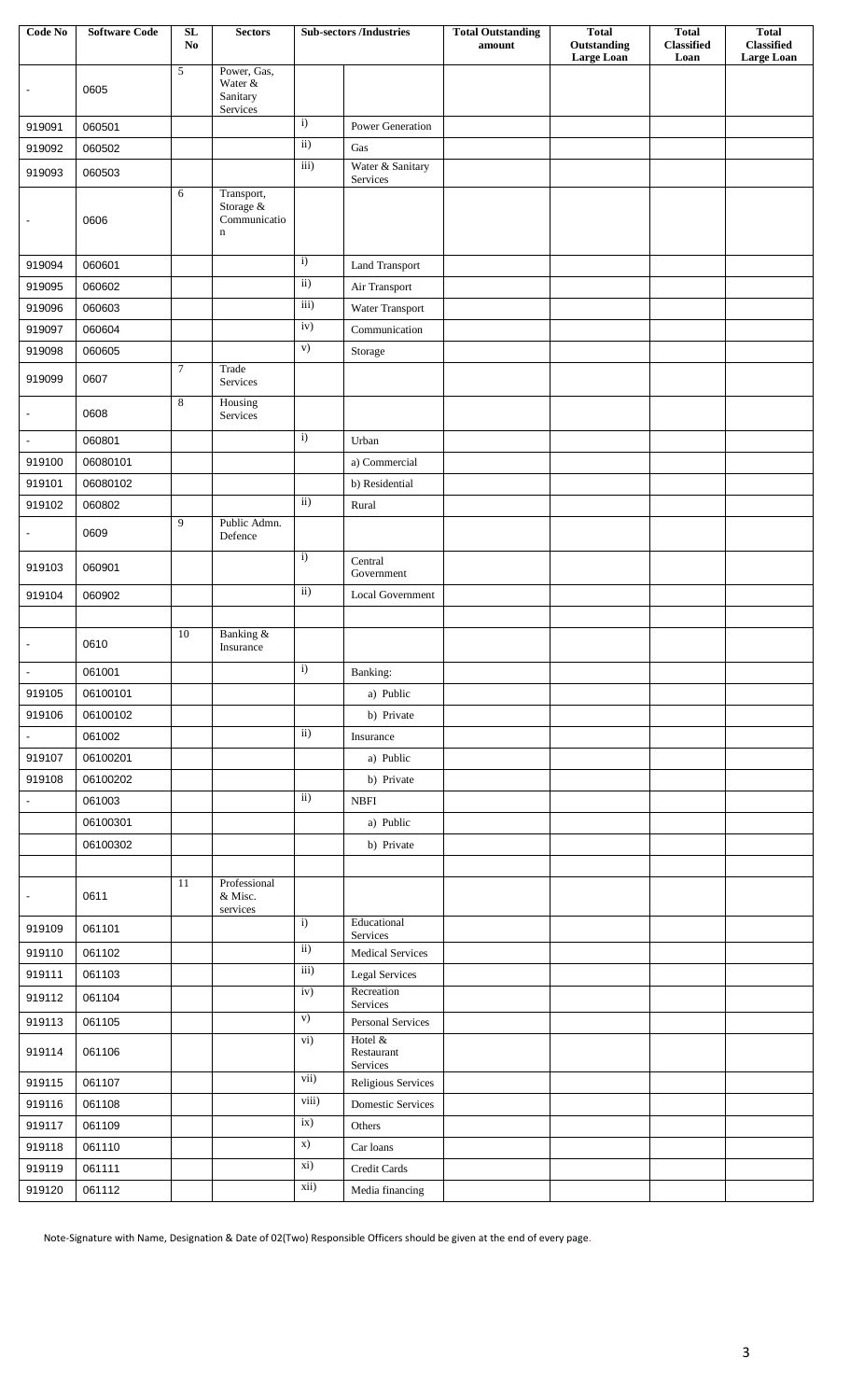# **Template for Non-conforming Exposure for the month of ----, Year ------.**

| SL.No   | <b>Pertinent Information</b>                                                                                                                           |                                                                          | (Amount in Taka crore) |
|---------|--------------------------------------------------------------------------------------------------------------------------------------------------------|--------------------------------------------------------------------------|------------------------|
| 1       | Reference No                                                                                                                                           |                                                                          |                        |
| 2       | <b>Bank Code</b>                                                                                                                                       |                                                                          |                        |
| 3       | Name of Branch                                                                                                                                         |                                                                          |                        |
| 4       | <b>Reporting Month</b>                                                                                                                                 |                                                                          |                        |
| 5       | <b>Reporting Date</b>                                                                                                                                  |                                                                          |                        |
| 6       | Name of Borrower                                                                                                                                       |                                                                          |                        |
| 7       | Name of Group (According to Section 1(e) of BRPD Circular No. 01/2022)                                                                                 |                                                                          |                        |
| 8       | CIB Subject Code of the Borrower                                                                                                                       |                                                                          |                        |
| 9       | Total Capital of the Bank as accepted by Bangladesh Bank(Solo/Consolidated Basis<br>whichever is less, immediate last quarter)                         |                                                                          |                        |
| 10      |                                                                                                                                                        | Banks Total Exposure to the Borrower & its allied concern                |                        |
| 11      | Exposure                                                                                                                                               | At the time of Last<br>sanction/renewal/rescheduled<br>/enhancement date | Present<br>Outstanding |
| 12      | Funded Large Loan Exposure to the Borrower & its<br>allied Concerns                                                                                    |                                                                          |                        |
| 12(i)   | Principal                                                                                                                                              |                                                                          |                        |
| 12(ii)  | Interest/Profit                                                                                                                                        |                                                                          |                        |
| 12(iii) | other Charges (if any)                                                                                                                                 |                                                                          |                        |
|         | Total Funded Large Loan Exposure to the Borrower &<br>its allied Concerns                                                                              |                                                                          |                        |
| 13      | Non-Funded Large Loan Exposure to the Borrower &<br>its allied Concerns                                                                                |                                                                          |                        |
| 13(i)   | Non-Funded Large Loan Exposure (Power Sector)                                                                                                          |                                                                          |                        |
| 13(ii)  | Non-Funded Large Loan Exposure (Except Power<br>Sector)                                                                                                |                                                                          |                        |
|         | Total Non-Funded Large Loan Exposure to the<br>Borrower & its allied Concerns(Conversion Factor 25%<br>for Power Sector & 50% for Except Power Sector) |                                                                          |                        |
| 14      | Total Large Loan Exposure to the Borrower & its allied<br>Concerns (Sum of SL. No-12 & 13)                                                             |                                                                          |                        |
| 15      | Reasons for Non-Conforming (describe below as per Section 1 (c) of BRPD Circular No-01/2022)                                                           |                                                                          |                        |
|         |                                                                                                                                                        |                                                                          |                        |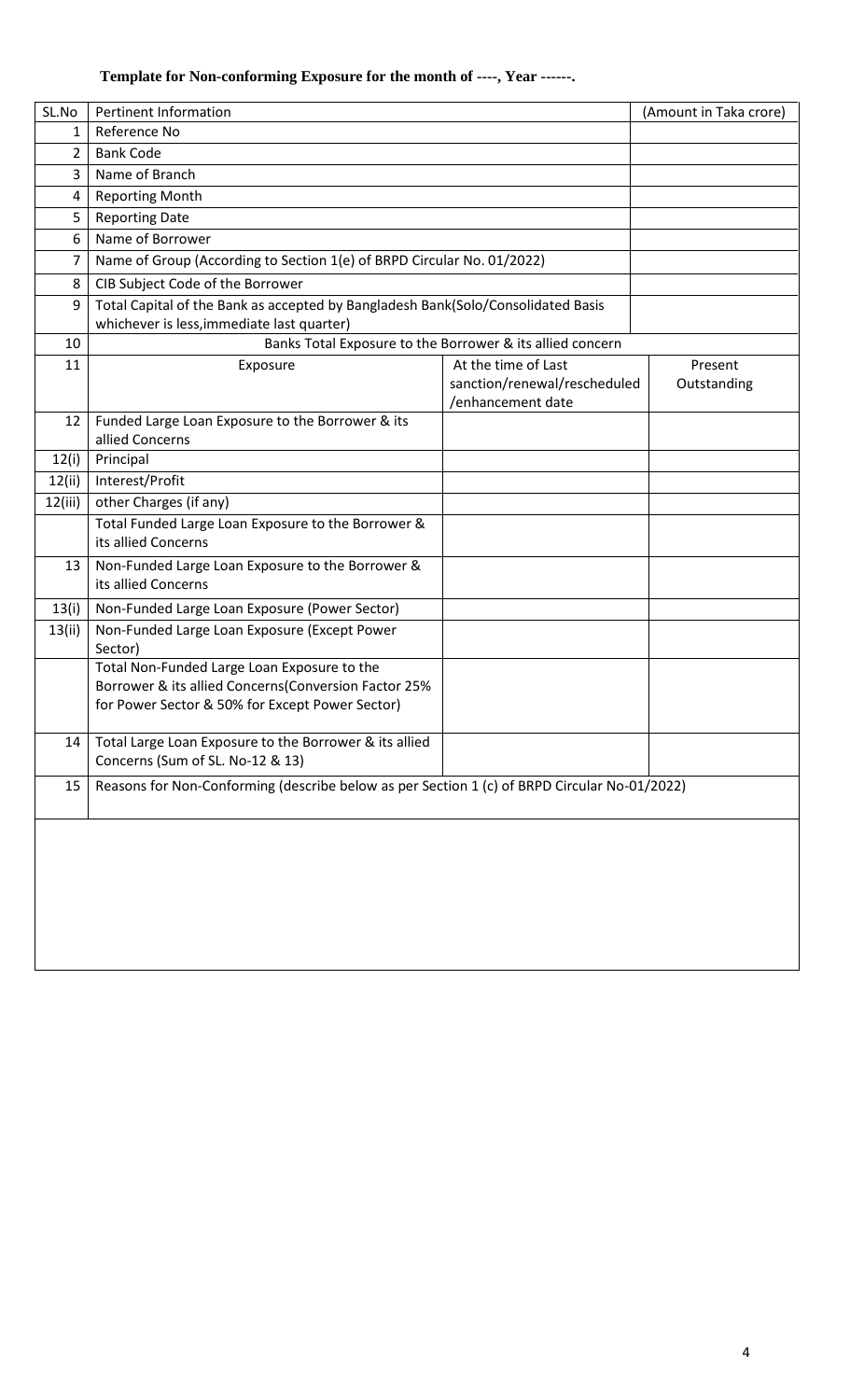|                                                                        | (Amount in Taka crore) |  |
|------------------------------------------------------------------------|------------------------|--|
| Reference No                                                           |                        |  |
| <b>Bank Code</b>                                                       |                        |  |
| Name of Branch                                                         |                        |  |
| <b>Reporting Month</b>                                                 |                        |  |
| <b>Reporting Date</b>                                                  |                        |  |
| Name of Borrower                                                       |                        |  |
| CIB Subject Code                                                       |                        |  |
| <b>Tax Identification Number</b>                                       |                        |  |
| <b>Business Identification Number</b>                                  |                        |  |
| <b>Registered Business Address</b>                                     |                        |  |
| <b>Factory Address</b>                                                 |                        |  |
| Nature of Ownership (Proprietorship/Partnership/Private/Public/Others) |                        |  |
| Type of Organization                                                   |                        |  |
| <b>Borrowers Nature of Business</b>                                    |                        |  |
| Net Worth of the Borrower                                              |                        |  |
| Paid-up Capital of the Borrower                                        |                        |  |
| Name of Group (According to Section 1(e) of BRPD Circular No. 01/2022) |                        |  |
| Purpose of Loan                                                        |                        |  |
| <b>ICRR Score</b>                                                      |                        |  |
| ICRR Grading(Excellent/Good/Marginal/ Unacceptable)                    |                        |  |
| In case of Long Term Project Finance                                   |                        |  |
| Net Present Value (NPV)                                                |                        |  |
| Internal Rate of Return (IRR)                                          |                        |  |
| Payback Period (PI)                                                    |                        |  |
| Key Financial Indicator Ratios: (As Per ICRRS)                         |                        |  |
| <b>Current Ratio</b>                                                   |                        |  |
| Debt-Equity Ratio                                                      |                        |  |
| Return on Asset (ROA)                                                  |                        |  |
| Net Profit Margin (NPM)                                                |                        |  |
| Debt-Service Coverage Ratio (DSCR)                                     |                        |  |
| Borrowing from abroad                                                  |                        |  |
| In case of rescheduling, amount of down Payment received               |                        |  |
| Rescheduled tennure for repayment                                      |                        |  |
| No of rescheduling done in the past                                    |                        |  |
| Date of CIB report                                                     |                        |  |
| <b>CIB Status</b>                                                      |                        |  |
| Sanctioning Authority                                                  |                        |  |
| Date of sanction                                                       |                        |  |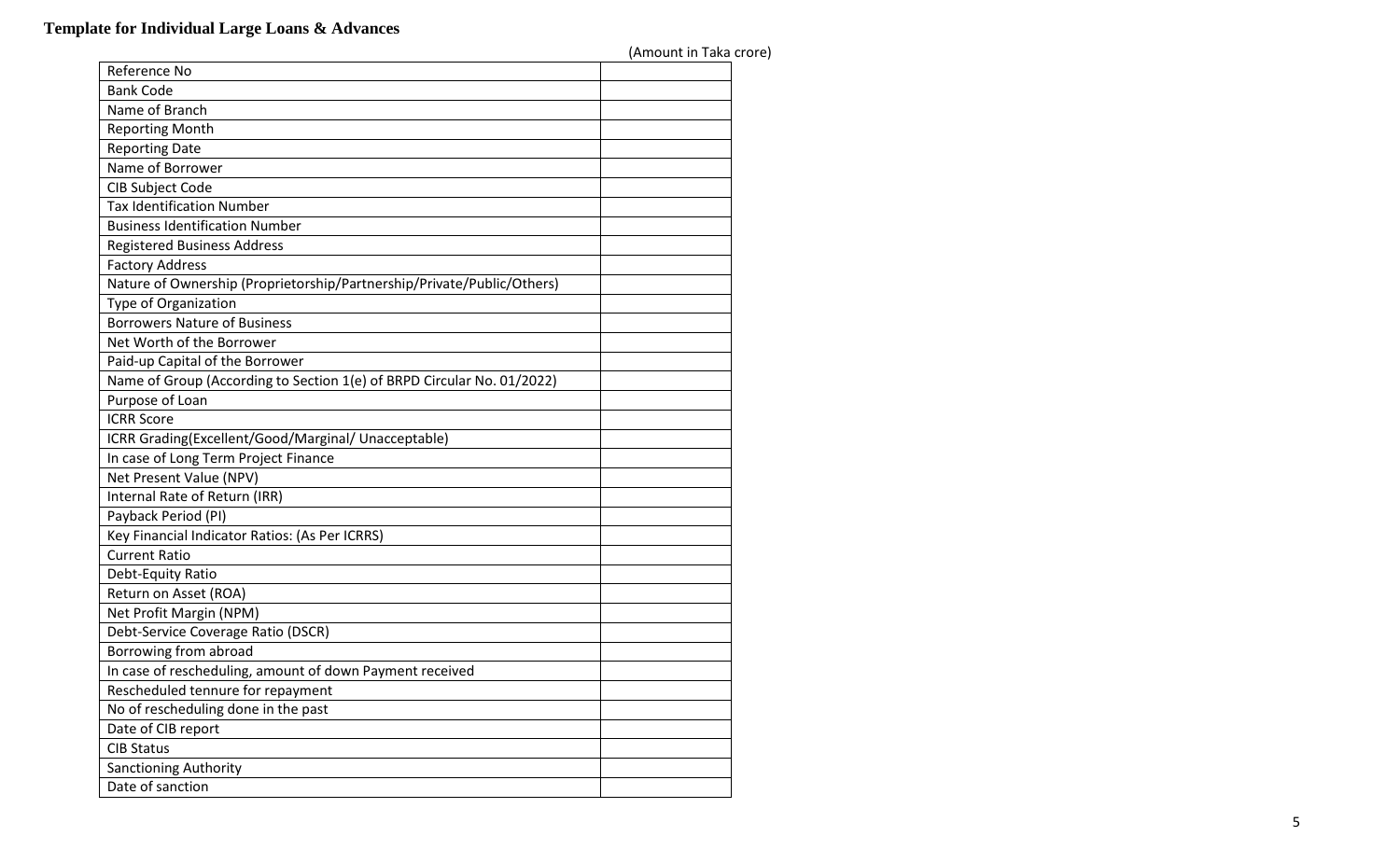#### Proprietor/Partners/Diretors Information

| Sl. No. | Name | Name | Parent's/Spouse   Present Address   Permanent | Address | National ID No. | <b>TIN</b> | Shareholding (%) |
|---------|------|------|-----------------------------------------------|---------|-----------------|------------|------------------|
|         |      |      |                                               |         |                 |            |                  |
|         |      |      |                                               |         |                 |            |                  |

Allied Concerns Information

| Sl. No. | Concern Name | <b>Registered Business Address</b> | <b>Factory Address</b> | CIB Subject Code |
|---------|--------------|------------------------------------|------------------------|------------------|
|         |              |                                    |                        |                  |
|         |              |                                    |                        |                  |
|         |              |                                    |                        |                  |

Information regarding Proprietor/Partners/Diretors/Gurantors who are also directors of any Bank/NBFI/Insurance Company or Investment Bank

| Sl. No. | <b>Name</b> | Institution(s) | Capacity/Position |
|---------|-------------|----------------|-------------------|
|         |             |                |                   |
|         |             |                |                   |

### Amount of Current Large Loan sanctioned to Borrower (Funded)

| Sl. No. | Nature of<br>Loan | <b>New</b> | Renewal | Enhancement/Reduction/<br>Cancellation | Rescheduled | Total | Maturity<br>(dd/mm/yyyy) |
|---------|-------------------|------------|---------|----------------------------------------|-------------|-------|--------------------------|
|         |                   |            |         |                                        |             |       |                          |
|         |                   |            |         |                                        |             |       |                          |

#### Amount of Current Non-Funded Large Loan sanctioned to Borrower (Power Sector)

| Sl. No. | Nature of Loan | <b>New</b> | Renewal | Enhancement/Reduction/Cancellation | Total | Maturity<br>(dd/mm/ yyyy) |
|---------|----------------|------------|---------|------------------------------------|-------|---------------------------|
|         |                |            |         |                                    |       |                           |
|         |                |            |         |                                    |       |                           |

#### Amount of Current Non-Funded Large Loan sanctioned to Borrower (Except Power Sector)

| Sl. No. | Nature of Loan | <b>New</b> | Renewal | Enhancement/Reduction/ Cancellation | Total | Maturity      |
|---------|----------------|------------|---------|-------------------------------------|-------|---------------|
|         |                |            |         |                                     |       | (dd/mm/ yyyy) |
|         |                |            |         |                                     |       |               |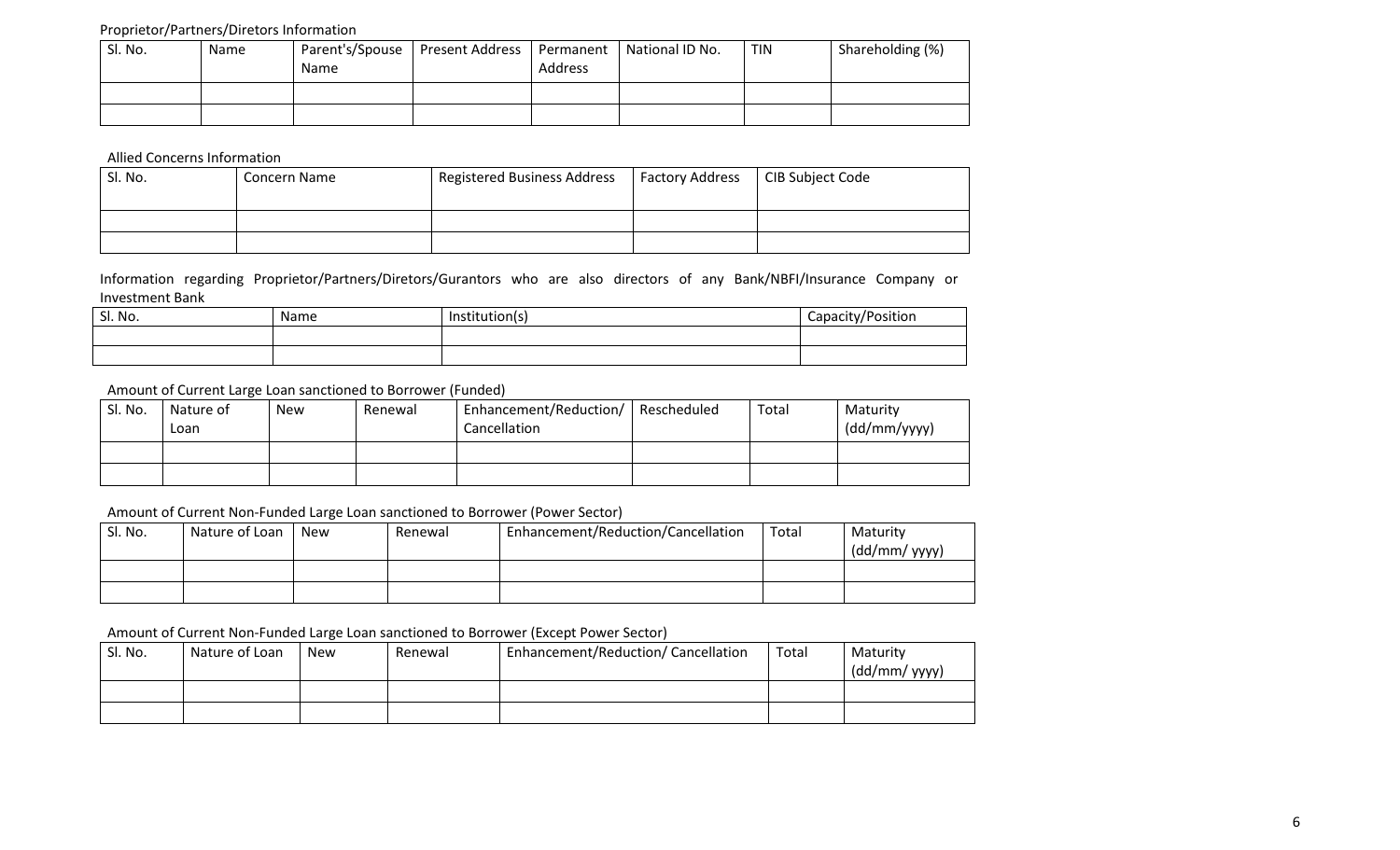## Existing liabilities of the Borrower with the Bank as on the date of sanction of this Loan (Funded)

| Sl. No. | Nature of Loan | Limit Sactioned | <b>Outstanding Principal</b> | <b>Outstanding Interest/Profit</b><br>& others | Date of Sanction<br>(dd/mm/yyyy) | Validity |
|---------|----------------|-----------------|------------------------------|------------------------------------------------|----------------------------------|----------|
|         |                |                 |                              |                                                |                                  |          |
|         |                |                 |                              |                                                |                                  |          |

## Existing liabilities of the Borrower with the Bank as on the date of sanction of this Loan (Non-Funded)

| Sl. No. | Nature of Loan | Limit Sactioned<br>Power Sector<br><b>Except Power</b> |        | <b>Present Outstanding</b> |                     | Date of Sanction | Validity |
|---------|----------------|--------------------------------------------------------|--------|----------------------------|---------------------|------------------|----------|
|         |                |                                                        |        | Power Sector               | <b>Except Power</b> | (dd/mm/yyyy)     |          |
|         |                |                                                        | Sector |                            | Sector              |                  |          |
|         |                |                                                        |        |                            |                     |                  |          |
|         |                |                                                        |        |                            |                     |                  |          |

## Existing facilities of the Bank to allied concerns of the Borrower (Funded)

| Sl. No. | Concern Name | Nature of Loan | Limit Sactioned | Outstanding<br>Principal | Outstanding<br>Interest/Profit &<br>others | Date of<br>Sanction<br>(dd/mm/yyyy) | Validity |
|---------|--------------|----------------|-----------------|--------------------------|--------------------------------------------|-------------------------------------|----------|
|         |              |                |                 |                          |                                            |                                     |          |
|         |              |                |                 |                          |                                            |                                     |          |

## Existing facilities of the Bank to allied concerns of the Borrower (Non-Funded)

| Sl. No. | Concern | Nature of | <b>Limit Sactioned</b> |                     | Outstanding |                     | Date of Sanction | Validity |
|---------|---------|-----------|------------------------|---------------------|-------------|---------------------|------------------|----------|
|         | Name    | Loan      |                        |                     |             |                     | (dd/mm/yyyy)     |          |
|         |         |           | Power Sector           | <b>Except Power</b> | Power       | <b>Except Power</b> |                  |          |
|         |         |           |                        | Sector              | Sector      | Sector              |                  |          |
|         |         |           |                        |                     |             |                     |                  |          |
|         |         |           |                        |                     |             |                     |                  |          |
|         |         |           |                        |                     |             |                     |                  |          |